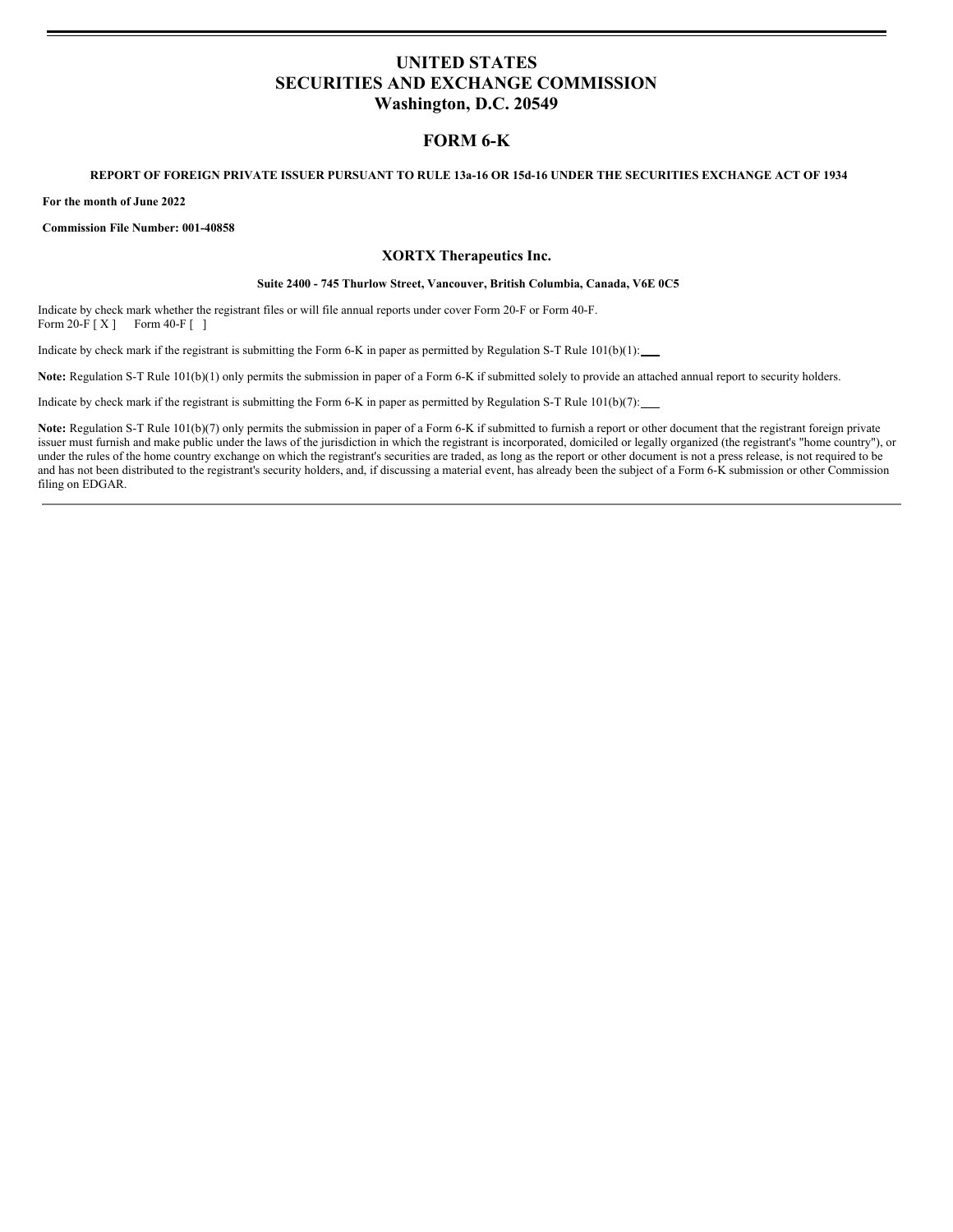### **SIGNATURE**

Pursuant to the requirements of the Securities Exchange Act of 1934, the registrant has duly caused this report to be signed on its behalf by the undersigned, thereunto duly authorized.

#### **XORTX Therapeutics Inc.**

(Registrant)

Date: June 6, 2022 **By:** */s/ Allen Davidoff* Name: Allen Davidoff Title: Chief Executive Officer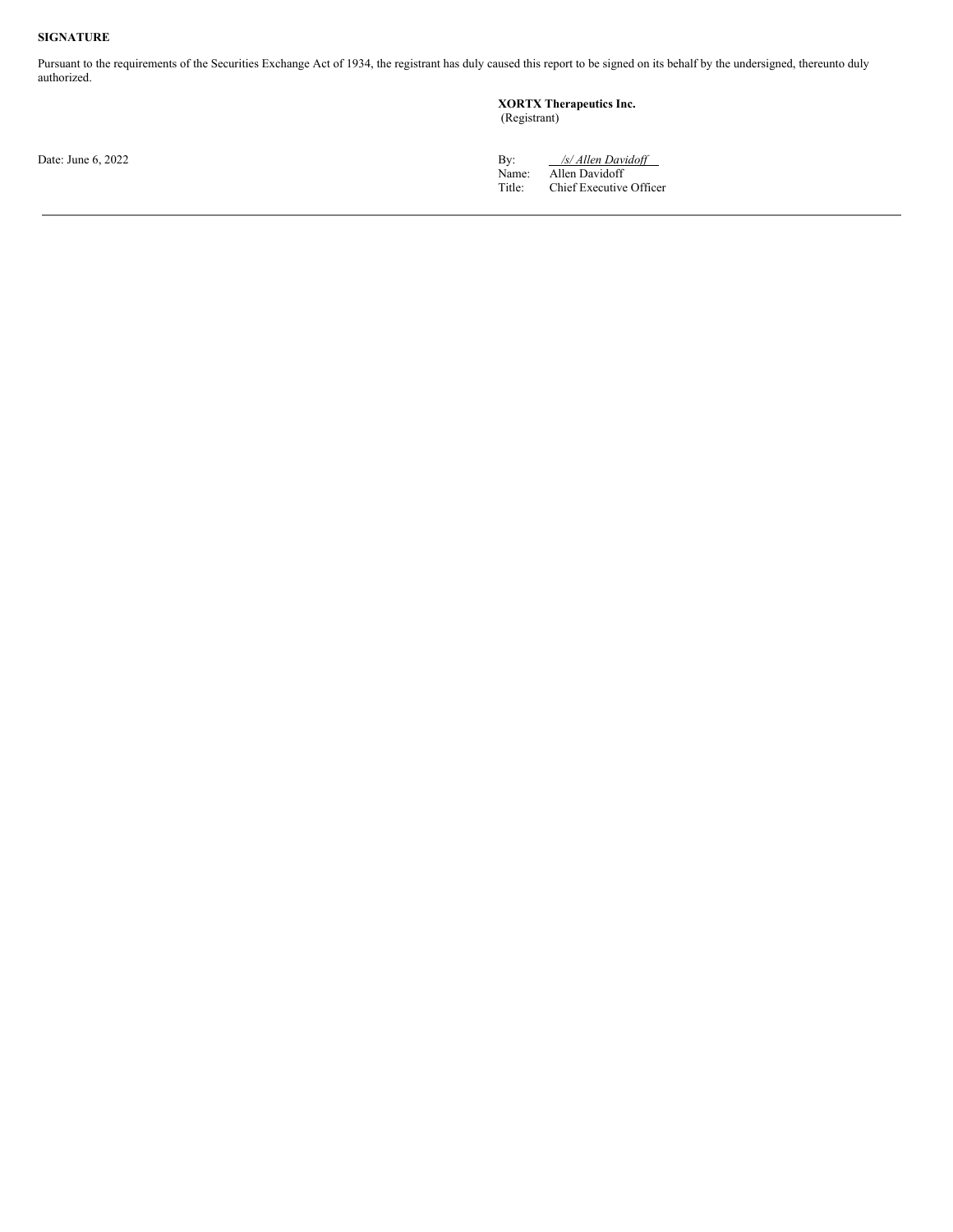**EXHIBIT INDEX** 

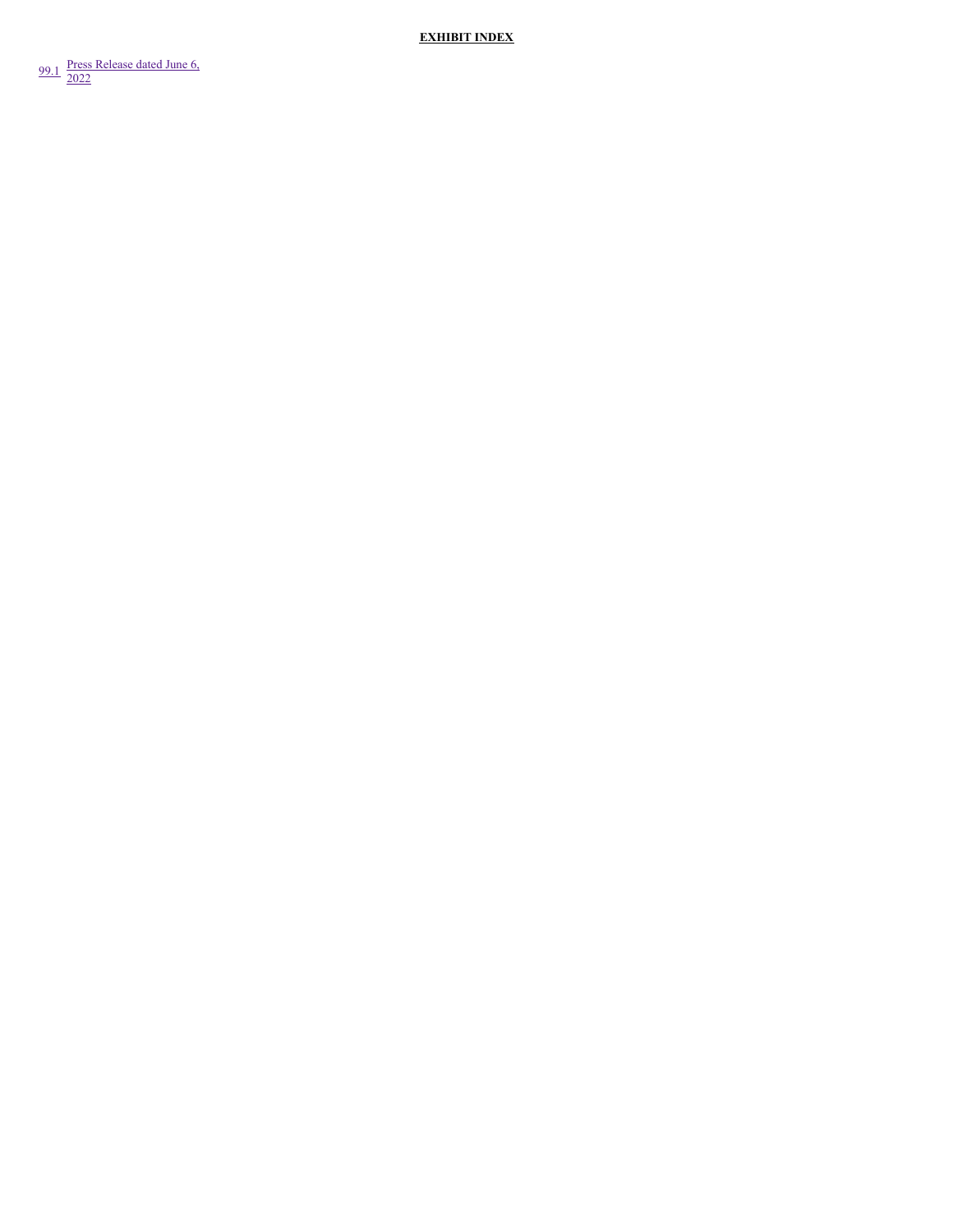## **XORTX Welcomes New Member to the Board of Directors and Appoints Chair**

<span id="page-3-0"></span>CALGARY, Alberta, June 06, 2022 (GLOBE NEWSWIRE) -- XORTX Therapeutics Inc. ("XORTX" or the "Company") (NASDAQ: XRTX | TSXV: XRTX | Frankfurt: ANU), a late stage clinical pharmaceutical company focused on developing innovative therapies to treat progressive kidney disease, is pleased to welcome and appoint Mr. Anthony Giovinazzo to the Board of Directors and as Chair of the Board.

Dr. Allen Davidoff, CEO of XORTX stated, "I am pleased to welcome Anthony to the board of directors and as Chair of the Board. Mr. Giovinazzo's experience speaks for itself with decades of industry experience, including extensive patent portfolio building, pharmaceutical industry partnering, technology commercialization and company building experience. As Chair and a key member of the board of directors we believe that Anthony's contributions will further strengthen XORTX's ability to grow a high value pharmaceutical company."

Mr. Anthony Giovinazzo stated, "I am delighted to join the board of XORTX and to become its Chair. The Company is pursuing a repositioning of a previously Food and Drug Administration ("FDA") reviewed drug for certain kidney diseases that is about to start a Phase 3 registration trial, a shorter and manageable process under the FDA Act, 505 (b) (2) regulatory path. In addition to designing a well thought out Phase 3 trial, Allen and his team have also chosen to undertake a dialogue with the FDA, through a Special Protocol Assessment to align the Company's path to potential approvability with the FDA's approvable endpoints."

### **About Anthony Giovinazzo**

Mr. Anthony J. Giovinazzo, MBA, C.Dir. and A.C.C., has 43 years of total work experience, is an internationally recognized expert in intellectual property, drug development and commercialization, including numerous licensing agreements, with more than 25 years' experience in Central Nervous System diseases. He was most recently, the co-inventor, Chief Executive Officer and Director of Cynapsus Therapeutics, a NASDAQ listed specialty pharmaceutical company that developed the first successful sublingual apomorphine thin film strip for Parkinson's disease. The drug today known as Kynmobi, was approved for commercialization by the FDA on May 21, 2020. On June 15, 2020, Health Canada approved Kynmobi for sale in Canada. Mr. Giovinazzo was a co-inventor of the drug, built the leadership team, set the strategy, raised US \$136 million including an over-subscribed IPO and NASDAQ listing. He led the negotiations with several pharmaceutical companies that resulted in the CAD \$841 million all cash acquisition by Sunovion Pharmaceuticals (Dainippon Sumitomo Pharmaceuticals), a 120% premium to market close on the day of announcement.

Mr. Giovinazzo is the current Executive Chair of Kalgene Inc., a Canadian/American private specialty pharmaceutical company focused on Alzheimer's disease. Kalgene's lead program KG207 is currently being evaluated as a potential best-in-class drug candidate for early to moderate Alzheimer's. KG207 is currently an injection of a man made large molecule that has been engineered to have significant penetration into the brain, to significantly reduce/eliminate brain hemorrhaging (a serious side effect of monoclonal antibodies approved and in development) for Alzheimer's, and to selectively scavenge Toxic Oligomers (the known species of human proteins that kill neurons in the memory cascade). He is also a director of Titan Medical Inc., a developer of the Enos System, a robotics assisted single port surgery system.

Mr. Giovinazzo is the co-author of several peer reviewed papers and author of several papers on strategic and financing issues in the biopharmaceutical industry. During his career he was involved in several licensing and M&A transactions. In addition, he has raised in excess of US \$825 million in private and public equity. In 2014, he was a Canadian finalist in Life Sciences for the E&Y Entrepreneur of the Year and in 2017, he was the recipient of the Finance Monthly Game Changers award as well as having been chosen as the inaugural recipient of the Bloom Burton Award, which honors a single winner from several candidates, as the best of the best in Canadian Life Sciences as judged by a panel of US experts. He is a Chartered Director and Audit Committee Certified, both from The Directors College, a degree granting affiliate of McMaster University, Hamilton, Ontario. He also completed the Leadership and Strategy in Pharmaceuticals and Biotech from Harvard Business School, Boston, Massachusetts in 2006, a Masters of Business Administration from IMD, Geneva, Switzerland in 1986, a Graduate Certificate Studies in Canadian Law from Osgoode Hall Law School, York University, Toronto, Ontario in 1984, and a Bachelor of Arts in Economics and Accounting from McMaster University in 1978.

Contemporaneous with this appointment, XORTX also announces that it has granted in accordance with the Company's stock option plan an aggregate of 394,822 options to purchase common shares of the Company, 150,000 to Anthony Giovinazzo, 94,822 to Allen Davidoff and 30,000 to each of Paul Van Damme, Bill Farley, Ian Klassen, Jaqueline Le Saux and Raymond Pratt. The options granted are exercisable at \$1.60 for a period of five years.

## **About XORTX Therapeutics Inc.**

XORTX Therapeutics Inc. is a pharmaceutical company with two clinically advanced products in development – XRx-008 for Autosomal Dominant Polycystic Kidney Disease (ADPKD), XRx-101 for acute kidney and other acute organ injury associated with Coronavirus / COVID-19 infection and XRx-225 is a pre-clinical stage program for Type 2 Diabetic Nephropathy (T2DN). XORTX is working to advance its clinical development stage products that target aberrant purine metabolism and xanthine oxidase to decrease or inhibit production of uric acid. At XORTX, we are dedicated to developing medications to improve the quality of life and future health of patients. Additional information on XORTX is available at www.xortx.com.

For further information, please contact:

Allen Davidoff, CEO Nick Rigopulos, Director of Communications

adavidoff@xortx.com or +1 403 455 7727 nick@alpineequityadv.com or +1 617 901 0785

The TSX Venture Exchange and Nasdaq have neither approved nor disapproved the contents of this news release. No stock exchange,